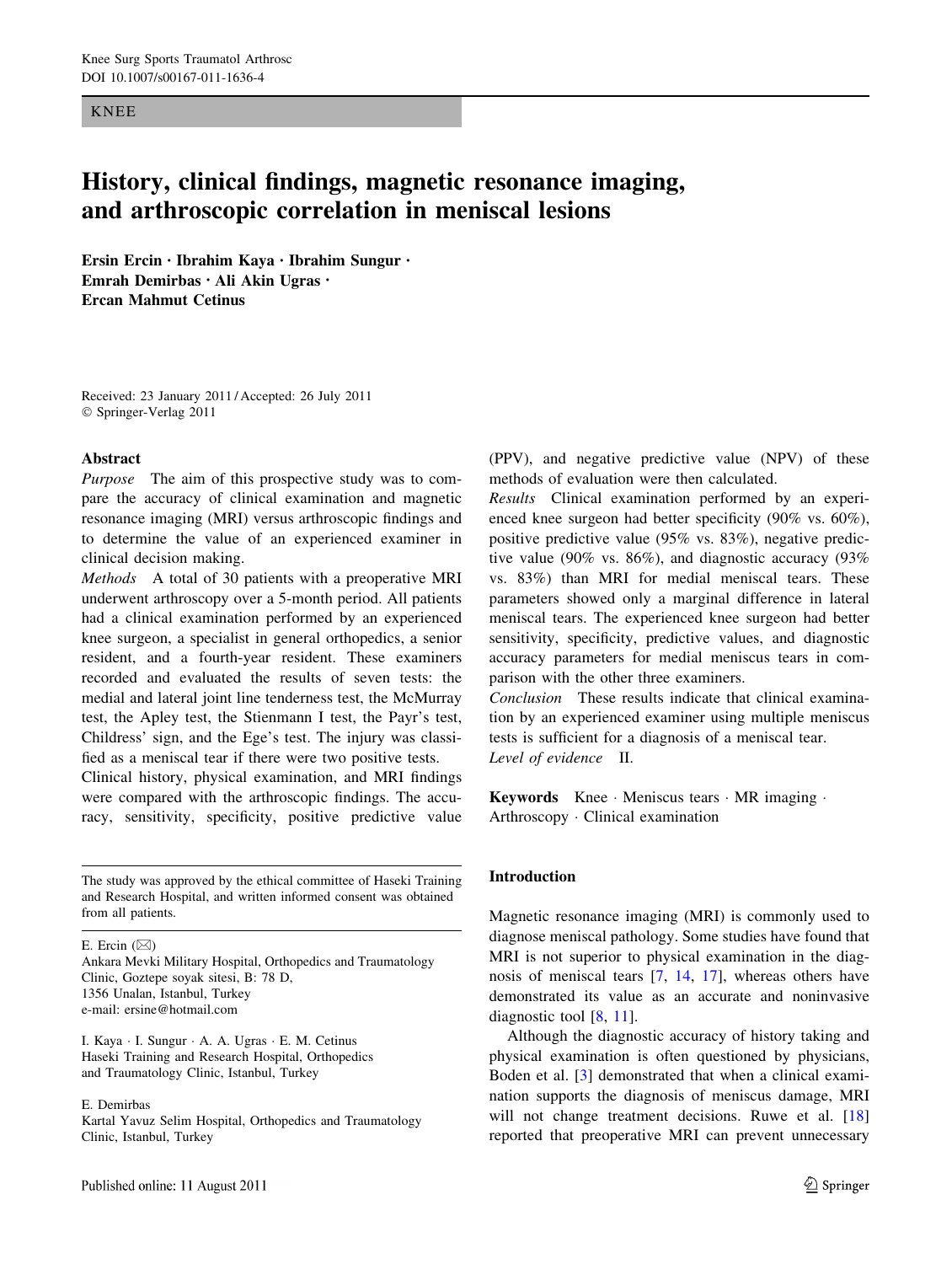Although the diagnostic importance of a physical examination by an experienced clinician has been described in many studies [[16,](#page-5-0) [20\]](#page-5-0), it has not been investigated in depth. The aim of this study was to correlate the history, clinical examination, MRI, and arthroscopic findings in the diagnosis of meniscal tears and to determine the reliability and value of an experienced knee surgeon in clinical decision making.

# Materials and methods

In a prospective study, 270 patients with symptoms relating to the knee joint were admitted to our clinic. All adults with a knee injury and an initial diagnosis of a meniscal tear made on the basis of history were included in this study. All patients with pain over the joint line during weightbearing and/or mechanical symptoms (a history of locking episodes or complain of ''pop'' or ''clunk'' sensation) were included. Only patients who had an injury (regardless of severity) within the 12 months prior to clinic review were included. Patients with degenerative changes, evidence of loose bodies in plain radiographs, or prior knee arthroscopy were excluded, as were patients treated non-operatively.

A total of 30 patients, 18 men and 12 women, met these inclusion criteria. All 30 patients underwent both MRI and arthroscopy. The median age was 38 years (range: 19–63 years). Of the meniscal tears treated, 17 were left knees and 13 were right knees. At the time of arthroscopy, 18 medial meniscus tears, 4 lateral meniscus tears, and 2 bilateral menisci tears were documented.

All patients had a clinical examination performed by an experienced knee surgeon, a specialist in general orthopedics, a senior resident, and a fourth-year resident. These examiners recorded and evaluated the results of seven tests: the medial and lateral joint line tenderness test, the McMurray test, the Apley test, the Stienmann I test, the Payr's test, Childress' sign (Squat test), and the Ege's test (Table [1](#page-2-0)). The injury was classified as a meniscal tear if there were two positive tests.

After clinical examination, plain radiographs (AP and lateral) and MRI were performed. All MRI studies were performed by using a standard knee protocol. An experienced radiology consultant reported on all the MRI scans. A meniscal tear was diagnosed if there was a linear intrameniscal signal extending to either the superior or inferior

surface of the meniscus. All arthroscopies were performed by same surgeons in our clinic. Records of the clinical examinations, MRIs, and arthroscopic findings were kept and compared. Arthroscopic findings were regarded as the standard for diagnosis of a meniscal tear.

# Statistical analysis

Statistical analysis was used to calculate sensitivity, specificity, PPV, NPV, and overall accuracy of the clinical diagnosis and MRIs. The accuracy is the percentage of patients in whom the clinical examination or the MRI is correct (both true positive and true negatives). The sensitivity measures the proportion of actual positives that are correctly identified, whereas the specificity measures the proportion of negatives that are correctly identified. The PPV is the proportion of patients with positive test results who are correctly diagnosed. The NPV is the proportion of patients with negative test results who are correctly diagnosed.

# Results

The results demonstrated that the specificity, PPV, and NPV of the clinical examination for experienced knee surgeon and specialist in general orthopedics in medial meniscus tears are considerably higher than the same parameters for MRI results. The accuracy of the clinical examination in detecting medial meniscus injuries was  $>93\%$  for experienced knee surgeons and 83, 77, and 73% for specialists in general orthopedics, senior residents, and fourth-year residents, respectively. Also, the specificity, sensitivity, positive predictive values, and negative predictive values were found to be higher for the knee surgeon in comparison with other examiners. Our results are listed in Tables [2](#page-3-0) and [3](#page-4-0).

## Discussion

The most important finding of the present study was that the accuracy of the clinical examination performed by an experienced surgeon was higher than either MRI findings or the clinical examination findings of other examiners. The differential diagnosis of knee pain is extensive but can be narrowed with a detailed history. A thorough subjective history can help the examiner to choose the appropriate clinical tests. Surgeons decide whether to proceed with further laboratory tests based on the history and clinical examination. Regardless of the cost, the number of MRIs performed increases annually. Chang et al. [\[8](#page-4-0)] studied findings of 148 patients and demonstrated 92% sensitivity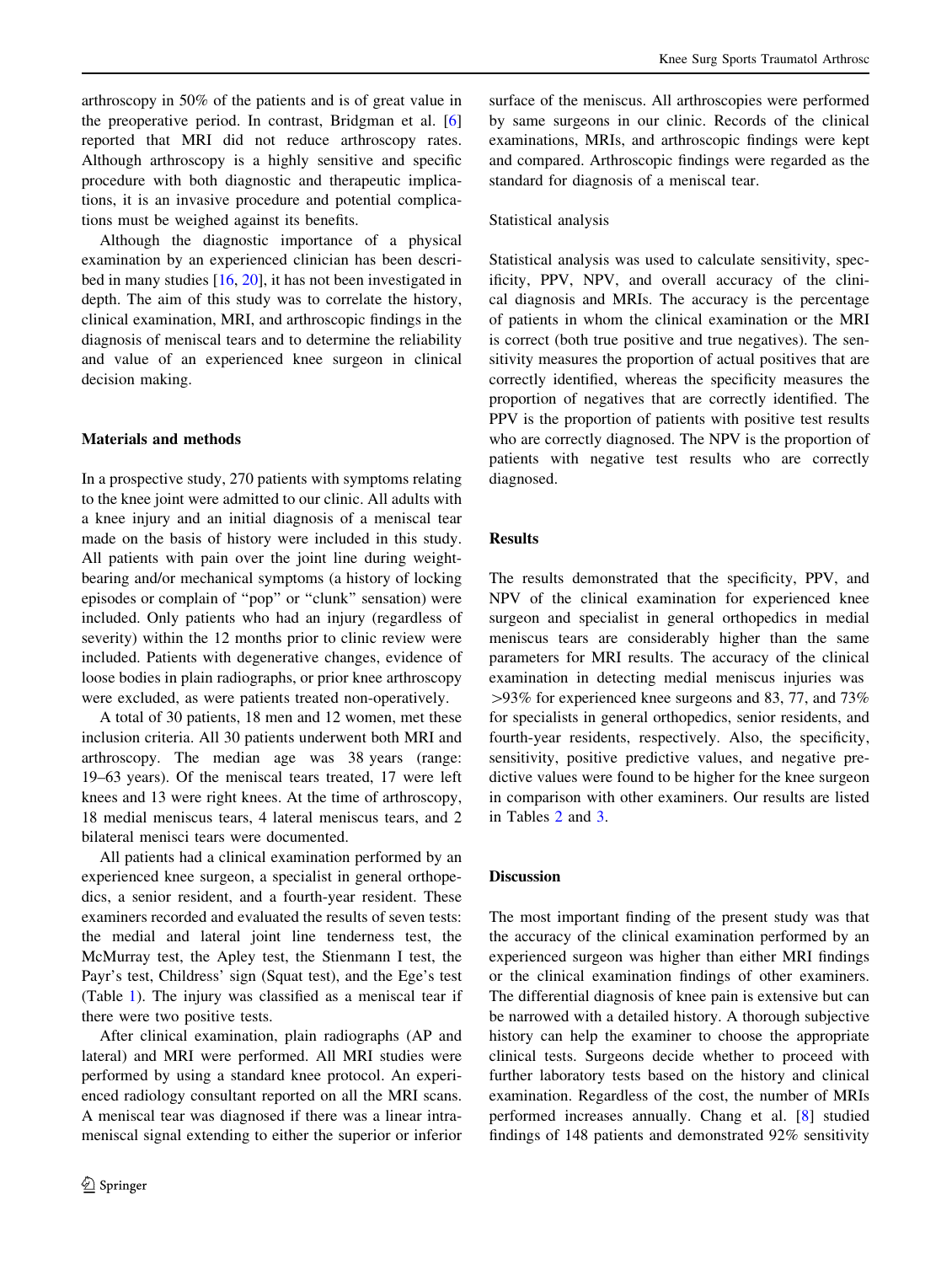#### <span id="page-2-0"></span>Table 1 Clinical tests used to detect meniscal lesions

- 1. Joint line tenderness: The patient lies supine on the bed while bending the knee and hip. The examiner grasps around the knee with one hand while pressing on the joint line with his thumb. In a positive test, the patient will feel pain along the joint line [\[10\]](#page-4-0)
- 2. McMurray test: The patient lies supine on the bed while bending the knee and hip. Keeping the heel close to the hip as much as possible, the examiner holds the knee joint with one hand by placing his index finger and thumbs along the joint line and then uses the other hand to hold and twist the foot in external rotation or internal rotation and stretch the knee. The patient will feel pain and hear a noise from the knee joint held by the examiner if the test is positive [[19](#page-5-0)]
- 3. Apley test: The patient is in the prone position, the hip is extended, and the knee flexed 90°. The examiner applies axial pressure onto the foot and rotates the tibia. The resulting knee joint pain is regarded as a positive test [[19](#page-5-0)]
- 4. Stienmann I test: The patient is supine. The examiner immobilizes the patient's flexed knee with the left hand and grasps the lower leg with the other hand. The examiner then forcefully rotates the lower leg in various degrees of knee flexion. Pain in the medial joint cavity in forced external rotation suggests damage to the medial meniscus; pain in the lateral joint cavity in internal rotation suggests damage to the lateral meniscus [\[16\]](#page-5-0)
- 5. Payr's test: Knees are flexed beyond 90 and legs crossed. Downward force on the knee leads to pain in the medial knee compartment because of compression (Fig. 1). A positive test is associated with a lesion of the medial posterior horn [[16](#page-5-0)]
- 6. Childress' sign (Squat test): The patient squats and walks like a duck (Fig. 2). With a positive test, the patient will feel pain and cannot squat all the way down and will feel a snap or click from the knee joint [[4\]](#page-4-0)
- 7. Ege's Test: The test is performed with the patient in a standing position. The knees are in extension and the feet are held 30–40 cm away from each other at the beginning of the test. To detect a medial meniscal tear, the patient squats with both lower legs in maximum external rotation and then stands up slowly. For lateral meniscal tears, both lower extremities are held in maximum internal rotation while the patient squats and stands up (Fig. [3](#page-3-0)). The test is positive when pain and/or a click are felt by the patient (sometimes audible to the physician) at the related site of the joint line [[1\]](#page-4-0)



Fig. 1 Illustration of Payr's test: Downward force on the knee leads to pain in the medial knee compartment because of compression in posterior medial meniscus lesions

and 87% specificity for meniscal tears. The group concluded that MRI is a reliable diagnostic tool for displaced meniscal tears. Crotty et al. [[9\]](#page-4-0) proposed MRI as a screening tool prior to arthroscopy because of its high sensitivity. Brooks et al. [\[7](#page-4-0)] demonstrated a 79% agreement between clinical diagnosis and arthroscopic findings but a 77% agreement between MRI and arthroscopic findings. Their negative arthroscopy rate was 4%, and this was not reduced by MRI scanning before arthroscopy. Lundberg et al. [\[13](#page-4-0)] found a sensitivity and specificity of 74 and 66%, respectively, for medial meniscus tears and 50 and 84%, respectively, for lateral meniscus tears. They found that MRI could not replace arthroscopy in diagnosis



Fig. 2 Illustration of Childress' sign (Squat test): Patients with meniscal lesions will usually be unable to assume the squatting position

of acute knee injuries. Alioto et al. [[2\]](#page-4-0) determined that MRI beneficially altered the treatment plan in only 18% of their patients. They recommended an MRI scan only when the diagnosis was unclear.

Although MRI and arthroscopy have become increasingly important in the treatment for meniscal disorders, a carefully performed physical examination and a detailed history taking remains essential to proper diagnosis. History alone is insufficient as a diagnostic tool [\[4](#page-4-0), [12,](#page-4-0) [14](#page-5-0)]. Miller [\[14](#page-5-0)] found the overall clinical diagnosis accuracy of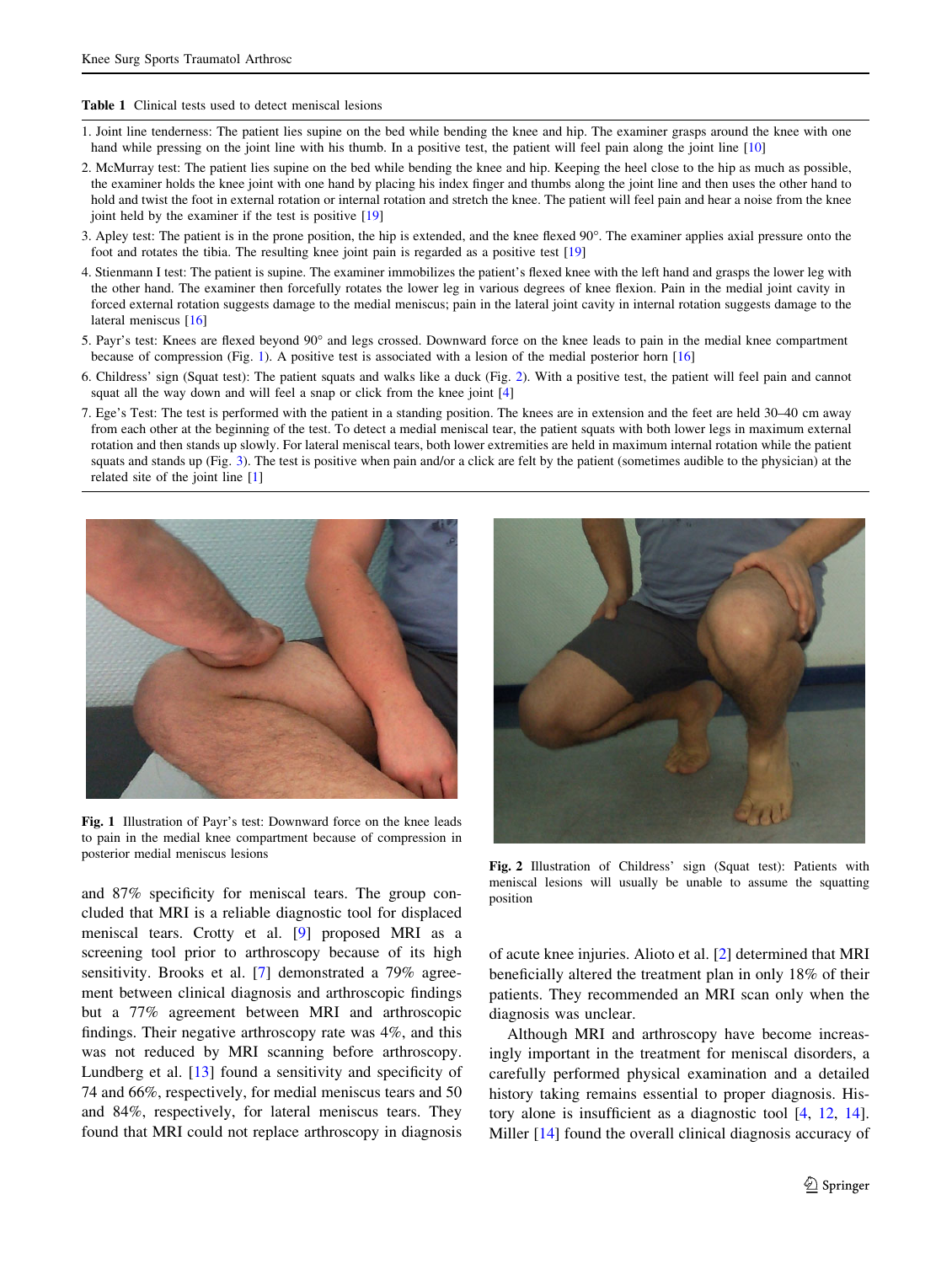<span id="page-3-0"></span>

Fig. 3 Illustration of Ege's test: Lower extremities are held in maximum external rotation. The patient then squats in this position to detect a medial meniscal tear (a, b). Lower extremities are held in

maximum internal rotation. The patient then squats in this position to detect a lateral meniscal tear (c, d)

Table 2 Diagnostic values of MRI

| Sensitivity $(\%)$          |                              | Specificity $(\%)$          |                              | PPV $(\% )$                 |                              | NPV $(\% )$                 |                              | Accuracy $(\% )$            |                              |
|-----------------------------|------------------------------|-----------------------------|------------------------------|-----------------------------|------------------------------|-----------------------------|------------------------------|-----------------------------|------------------------------|
| Medial<br>meniscus<br>tears | Lateral<br>meniscus<br>tears | Medial<br>meniscus<br>tears | Lateral<br>meniscus<br>tears | Medial<br>meniscus<br>tears | Lateral<br>meniscus<br>tears | Medial<br>meniscus<br>tears | Lateral<br>meniscus<br>tears | Medial<br>meniscus<br>tears | Lateral<br>meniscus<br>tears |
| 95                          | 67                           | 60                          | 88                           | 83                          | 57                           | 86                          | 91                           | 83                          | 83                           |

Sensitivity, specificity, positive predictive value (PPV), Negative predictive value (NPV), and accuracy for medial meniscus tears and lateral meniscus tears

meniscal tears to be 80%, and the corresponding accuracy for MRI was 73%. Rose and Gold [\[17](#page-5-0)] found the clinical examination to be correct more often than the MRI diagnosis. Our study shows that the accuracy, specificity, and the PPV are significantly higher for a clinical examination performed by an experienced surgeon for medial meniscus tears.

Depending on the results of the history and clinical examination, the surgeon decides whether an MRI examination is necessary or whether the patient can be admitted for surgery solely relying on the clinical examination. Various examiners do not have the same level of experience, leading to variable accuracy. Bohnsack et al. [\[5](#page-4-0)] concluded that an experienced examiner can diagnose adequately by clinical examination alone. A clinical examination performed by an experienced surgeon was 93% accurate for diagnosing medial meniscal tears and 80% accurate for diagnosing lateral meniscal tears. This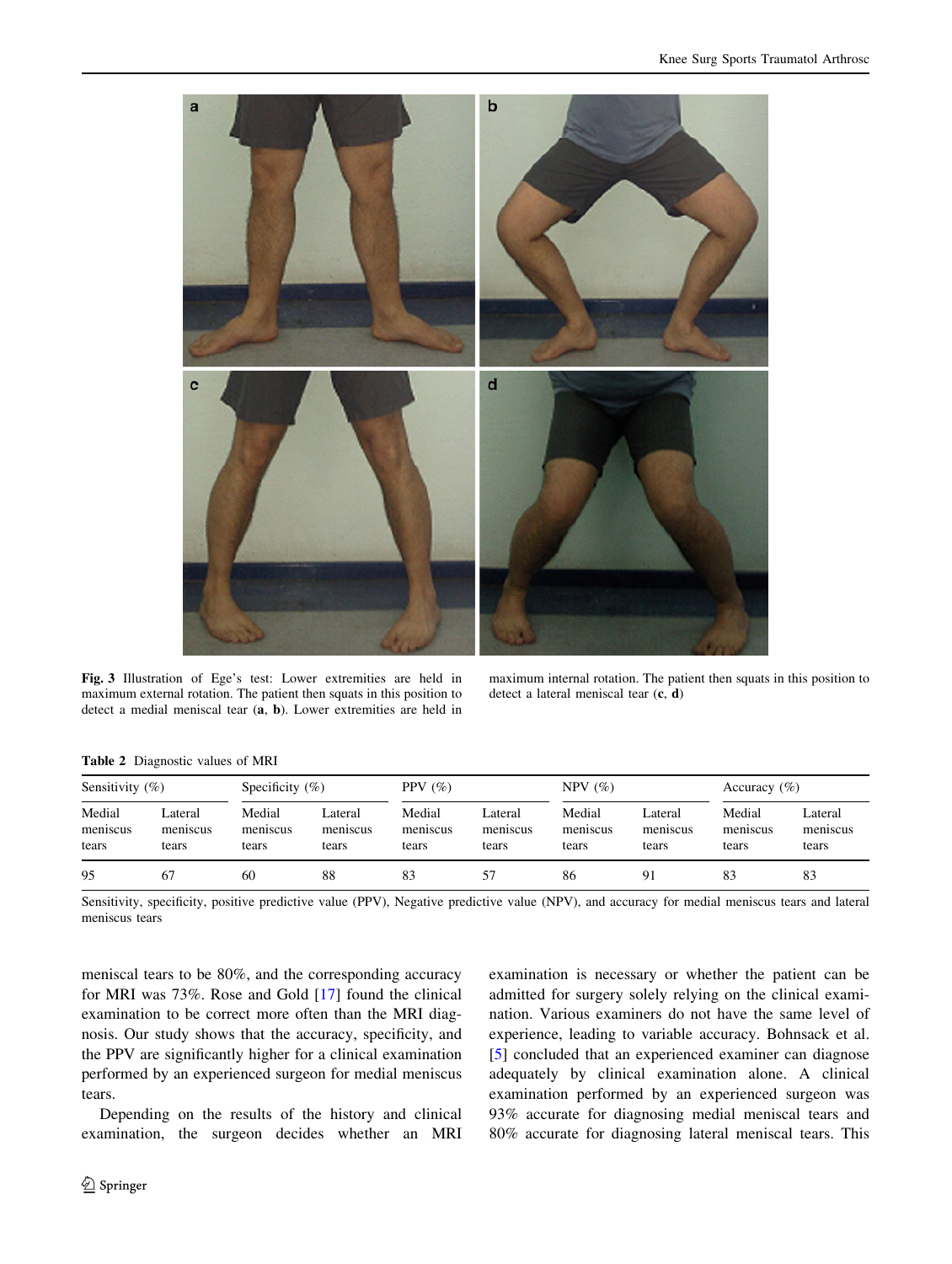<span id="page-4-0"></span>

|  |  |  |  |  | <b>Table 3</b> Diagnostic values of clinical examination |
|--|--|--|--|--|----------------------------------------------------------|
|--|--|--|--|--|----------------------------------------------------------|

|                                         | Sensitivity $(\%)$          |                              | Specificity $(\%)$          |                              | PPV $(\% )$                 |                              | NPV $(\%)$                  |                              | Accuracy $(\% )$            |                              |
|-----------------------------------------|-----------------------------|------------------------------|-----------------------------|------------------------------|-----------------------------|------------------------------|-----------------------------|------------------------------|-----------------------------|------------------------------|
|                                         | Medial<br>meniscus<br>tears | Lateral<br>meniscus<br>tears | Medial<br>meniscus<br>tears | Lateral<br>meniscus<br>tears | Medial<br>meniscus<br>tears | Lateral<br>meniscus<br>tears | Medial<br>meniscus<br>tears | Lateral<br>meniscus<br>tears | Medial<br>meniscus<br>tears | Lateral<br>meniscus<br>tears |
| Experienced<br>knee surgeon             | 95                          | 33                           | 90                          | 92                           | 95                          | 50                           | 90                          | 85                           | 93                          | 80                           |
| Specialist in<br>general<br>orthopedics | 95                          | 60                           | 70                          | 92                           | 86                          | 60                           | 88                          | 92                           | 83                          | 83                           |
| Senior resident                         | 85                          | 50                           | 60                          | 92                           | 81                          | 60                           | 67                          | 88                           | 77                          | 83                           |
| Fourth-year<br>resident                 | 84                          | 50                           | 60                          | 88                           | 80                          | 50                           | 67                          | 88                           | 73                          | 80                           |

Sensitivity, specificity, positive predictive value (PPV), negative predictive value (NPV), and accuracy for medial meniscus tears and lateral meniscus tears

corresponded to an MRI accuracy of 83% for both medial and lateral meniscal tears. For the least experienced examiner in our study (a fourth-year resident), the clinical examination was 73% accurate for diagnosing medial meniscal tears and 80% accurate for diagnosing lateral meniscal tears. These results indicate that a clinical examination performed by an experienced surgeon is more valuable than an MRI scan in diagnosing meniscal injury.

Eren [10] reported on the accuracy of joint line tenderness in meniscal tears in 104 knees, demonstrated 74% accuracy for medial meniscal tears and 96% accuracy for lateral meniscal tears. Mohen et al. [\[15](#page-5-0)] reported on the accuracy of the clinical examination using joint line tenderness and the McMurray test in 130 patients, with 88% diagnostic accuracy for medial meniscus tears and 92% diagnostic accuracy for lateral meniscus tears. Our study demonstrated improved diagnostic accuracy by using seven tests in the clinical examination for medial meniscal tear evaluation, but this did not improve the lateral meniscus diagnostic accuracy.

We recognize the limitations of this study in terms of the small numbers but believe that the group studied is representative of the population normally attending orthopedic clinics.

## Conclusion

These results highlight the importance of history and clinical examination in the diagnosis of meniscal lesions of the knee. The strength of correlation between MRI and arthroscopic findings indicates the value of MRI in the diagnostic evaluation. Using MRI as a routine diagnostic supplement to the clinical examination is unnecessary. A thorough clinical assessment can provide sufficient information for the surgeon to make a definitive primary preoperative diagnosis.

Conflict of interest The authors declare that they have no conflict of interest.

#### References

- 1. Akseki D, Ozcan O, Boya H, Pinar H (2004) A new weightbearing meniscal test and a comparison with McMurray's test and joint line tenderness. Arthroscopy 20(9):951–958
- 2. Alioto RJ, Browne JE, Barnthouse CD, Scott AR (1999) The influence of MRI on treatment decisions regarding knee injuries. Am J Knee Surg 12(2):91–97
- 3. Boden SD, Labropoulos PA, Vailas JC (1990) MR scanning of the acutely injured knee: sensitive, but is it cost effective? Arthroscopy 6(4):306–310
- 4. Boeree NR, Ackroyd CE (1991) Assessment of the menisci and cruciate ligaments: an audit of clinical practice. Injury 22(4):291–294
- 5. Bohnsack M, Ruhmann O, Sander-Beuermann A, Wirth CJ (1999) Comparison of clinical examination with NMR spectroscopy in the diagnosis of meniscal lesions in daily practice. Z Orthop Ihre Grenzgeb 137(1):38–42
- 6. Bridgman S, Richards PJ, Walley G, MacKenzie G, Clement D, McCall I, Griffiths D, Maffulli N (2007) The effect of magnetic resonance imaging scans on knee arthroscopy: randomized controlled trial. Arthroscopy 23(11):1167–1173
- 7. Brooks S, Morgan M (2002) Accuracy of clinical diagnosis in knee arthroscopy. Ann R Coll Surg Engl 84(4):265–268
- 8. Chang CY, Wu HT, Huang TF, Ma HL, Hung SC (2004) Imaging evaluation of meniscal injury of the knee joint: a comparative MR imaging and arthroscopic study. Clin Imaging 28(5):372–376
- 9. Crotty JM, Mom JUK, Pope TL (1996) Magnetic resonance imaging of the musculoskeletal system part 4. Clin Orthop Relat Res 330:288–303
- 10. Eren OT (2003) The accuracy of joint line tenderness by physical examination in the diagnosis of meniscal tears. Arthroscopy 19(8):850–854
- 11. Feller JA, Webster KE (2001) Clinical value of magnetic resonance imaging of the knee. ANZ J Surg 71(9):534–537
- 12. Jerosch J, Riemer S (2004) How good are clinical investigative procedures for diagnosing meniscus lesions? Sportverletz Sportschaden 18(2):59–67
- 13. Lundberg M, Odensten M, Thuomas KA, Messner K (1996) The diagnostic validity of magnetic resonance imaging in acute knee